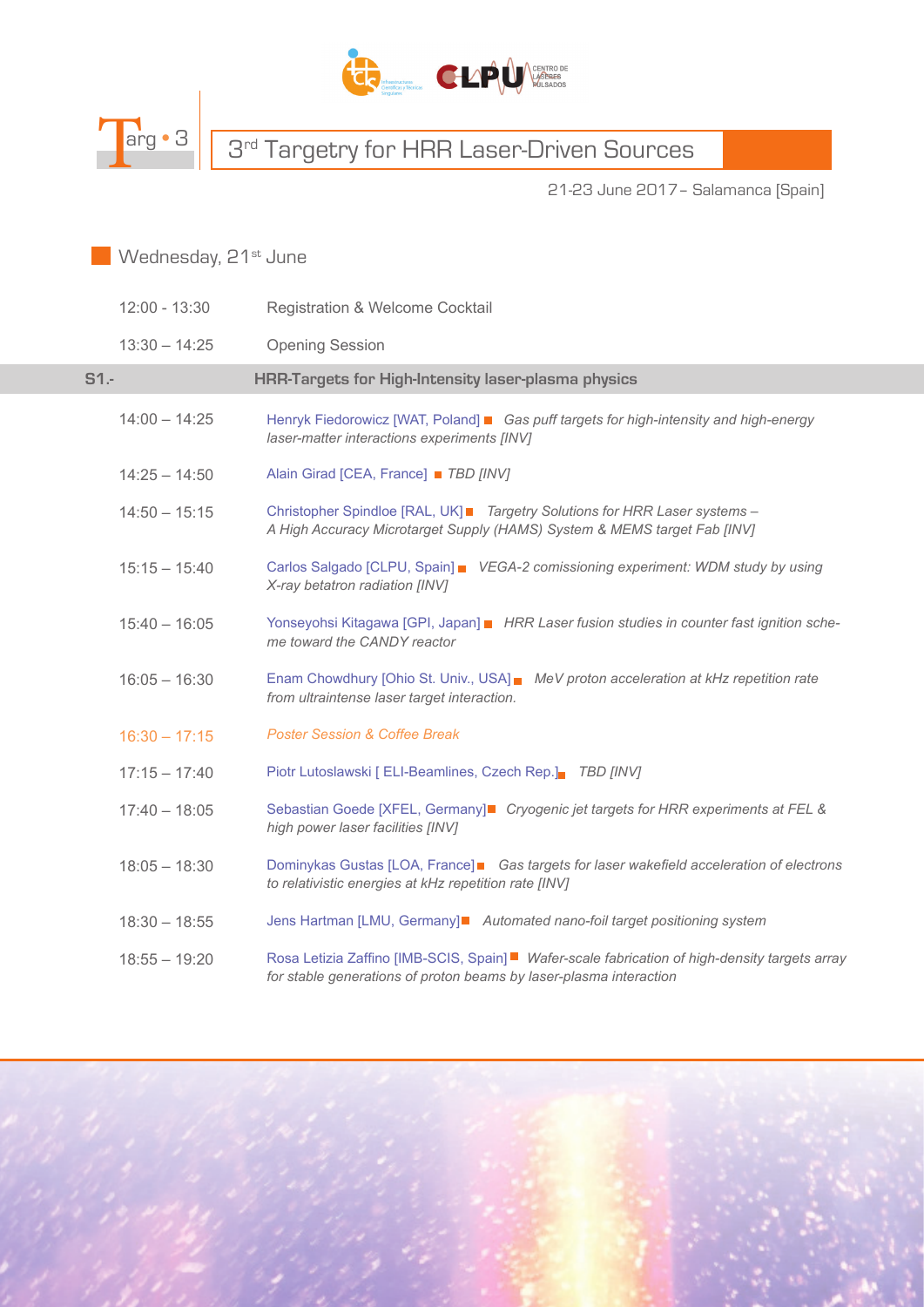



### Targ • 3 3rd Targetry for HRR Laser-Driven Sources

21-23 June 2017– Salamanca [Spain]

Thursday, 22<sup>nd</sup> June

| S2.-            | <b>Targetry networks &amp; fabrication</b>                                                                                                                                      |
|-----------------|---------------------------------------------------------------------------------------------------------------------------------------------------------------------------------|
| $08:30 - 08:55$ | Irene Príncipe [HZDR, Germany] Ragets for HRR laser facilities: a foresight for the<br><b>EUCALL project [INV]</b>                                                              |
| $08:55 - 09:20$ | Martin Tolley [RAL, UK] ■ Target fabrication at the Rutherford Appleton Laboratory<br>and the Targetry [INV]                                                                    |
| $09:20 - 09:45$ | François Sylla [Source Lab, France]■ Laser Plasma Accelerator for and beyond<br>laboratories - the targetry approach [INV]                                                      |
| $09:45 - 10:10$ | Jörg Schreiber [LMU, Germany] ■ Targ-N-try to viable laser driven particle and<br>radiation sources                                                                             |
| $10:10 - 10:35$ | Gabriel Schaumann [TUD, Germany] Target fabrication at TUD                                                                                                                      |
| $10:35 - 11:05$ | <b>Coffe Break</b>                                                                                                                                                              |
| $S3 -$          | <b>Targetry for Applications I</b>                                                                                                                                              |
| $11:05 - 11:30$ | Patrick Poole [LLNL, USA] ■ Ion acceleration using ultra-thin, high optical quality,<br>low cost, renewable films of liquid crystal [INV]                                       |
| $11:30 - 11:55$ | Douglass Schumacher [Ohio St. Univ., USA] Towards a high repetition-rate target<br>and plasma mirror system based on thin films of liquid crystal [INV]                         |
| $11:55 - 12:20$ | Tobías Ostermayr [LMU, Germany] Superintense laser-microplasma interactions<br>and possible applications [INV]                                                                  |
| $12:20 - 12:45$ | Malte C. Kaluza [IOQ Jena, Germany] Mass-Limited Targets for Laser-Driven Ion<br>Acceleration [INV]                                                                             |
| $12:45 - 13:10$ | Arie Zigler [Hebrew Univ. of Jerusalem, Israel] ■ Temporal evolution of electrical<br>fields generated during interaction of high intensity laser with structured targets [INV] |
| $13:10 - 13:35$ | Rodrigo López [LOA, France] Relativistic plasma mirrors at 1Khz                                                                                                                 |
| <b>S4.-</b>     | <b>TARG3 @CLPU</b>                                                                                                                                                              |
| $13:35 - 14:10$ | TARG3 Family Photo & Move to CLPU (by bus)                                                                                                                                      |
| $14:10 - 16:00$ | Lunch @ Coffee                                                                                                                                                                  |
| $16:00 - 16:30$ | Giancarlo Gatti [CLPU, Spain] ■ VEGA Presentation                                                                                                                               |
| $16:30 - 19:00$ | Visit VEGA & CLPU                                                                                                                                                               |
| $19:00 - 19:20$ | Move to Salamanca (Colegio Fonseca)                                                                                                                                             |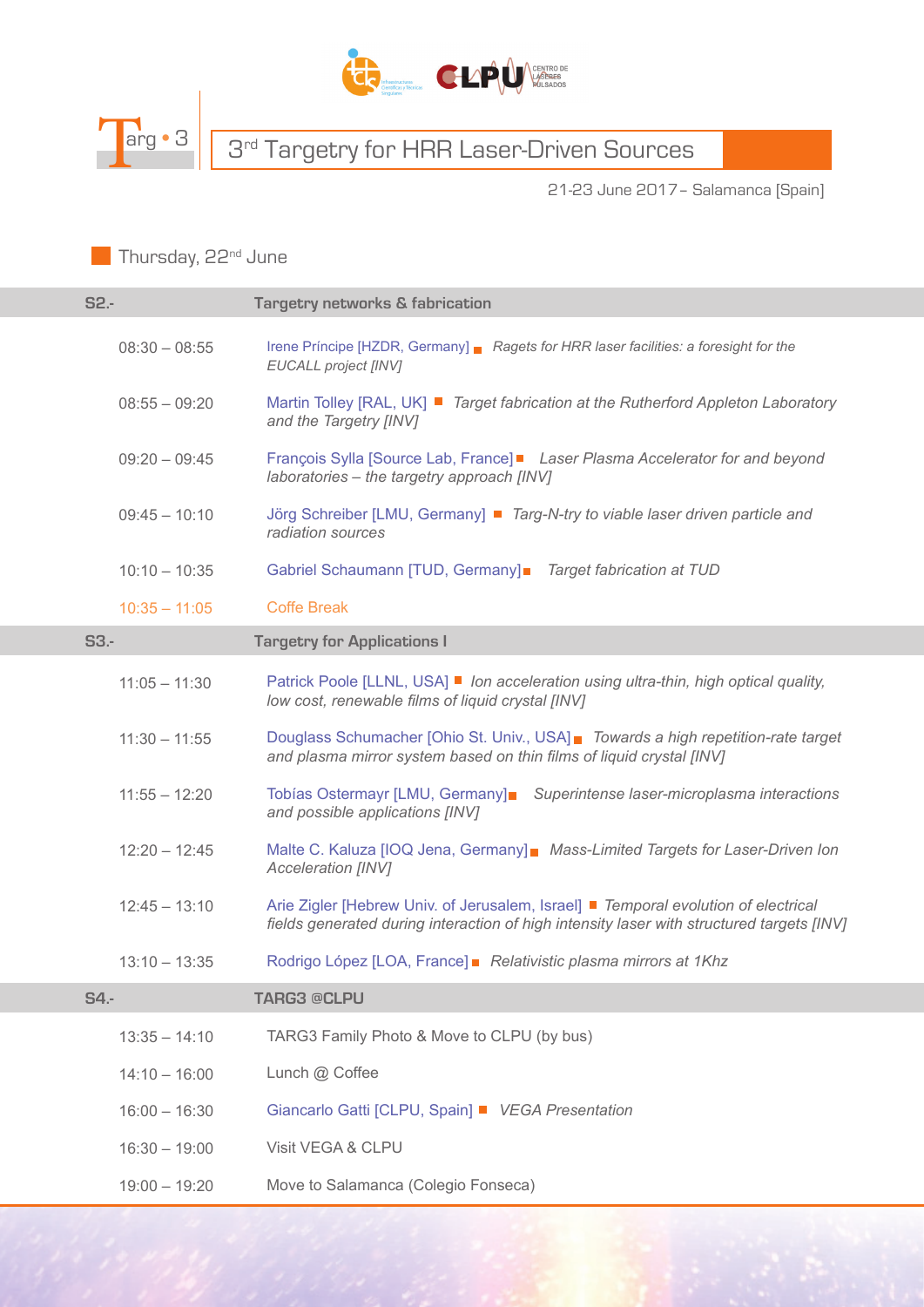



## Targ • 3 3rd Targetry for HRR Laser-Driven Sources

21-23 June 2017– Salamanca [Spain]

Friday, 23<sup>rd</sup> June

| S5.             | <b>Targetry for Applications II</b>                                                                                                                      |
|-----------------|----------------------------------------------------------------------------------------------------------------------------------------------------------|
| $09:00 - 09:25$ | Nico Neumann [TUD, Germany] ■ Micro-structured targets by femtosecond laser irradiation<br>for HRR Láser Plasma Science [INV]                            |
| $09:25 - 09:50$ | David Dellasega [Polimmi, Italy] Near critical density, foam-based, multi-layered targets for<br>laser-driven ion acceleration [INV]                     |
| $09:50 - 10:15$ | Fernando Brandi [INO, Italy] ■ Monitoring the gas number density in a pulsed flowing gas cell                                                            |
| $10:15 - 10:40$ | Yoshitaka Mori [GPI, Japan] Present operation status of target injection system engaged by<br>1-Hz ICF Driver HAMA                                       |
| $10:40 - 11:05$ | María I. Sánchez [PLA, Spain] Experimental study of proton acceleration from thin-foil tar-<br>gets on a table-top Ti:Sapphire laser                     |
| $11:05 - 11:50$ | <b>Coffee Break</b>                                                                                                                                      |
| $11:50 - 12:15$ | Ludovic Chopineau [CEA, France] Plasma holograms for ultrahigh-intensity optics'<br>[INV]                                                                |
| $12:15 - 12:40$ | Luca Defeli [Polimi, Italy] ■ Numerical simulations of nanostructured near-critical<br>plasmas [INV]                                                     |
| $12:40 - 13:05$ | Markus Hesse [TUD, Germany] Medium Repetition Rate Target Handling System<br>for Composite Cryogenic Targtes [INV]                                       |
| $13:05 - 13:30$ | Lucía Martín [ USC-USAL, Spain] Optimization of a fast rotating target to produce<br>kHz X-ray pulses from laser plasma interaction                      |
| $13:30 - 13:55$ | Dragos C. Popescu [ELI-NP, Romania] ■ Automatic Target Positioning System using<br>relative optical Fiducial measurements for ELI-NP experimental setups |